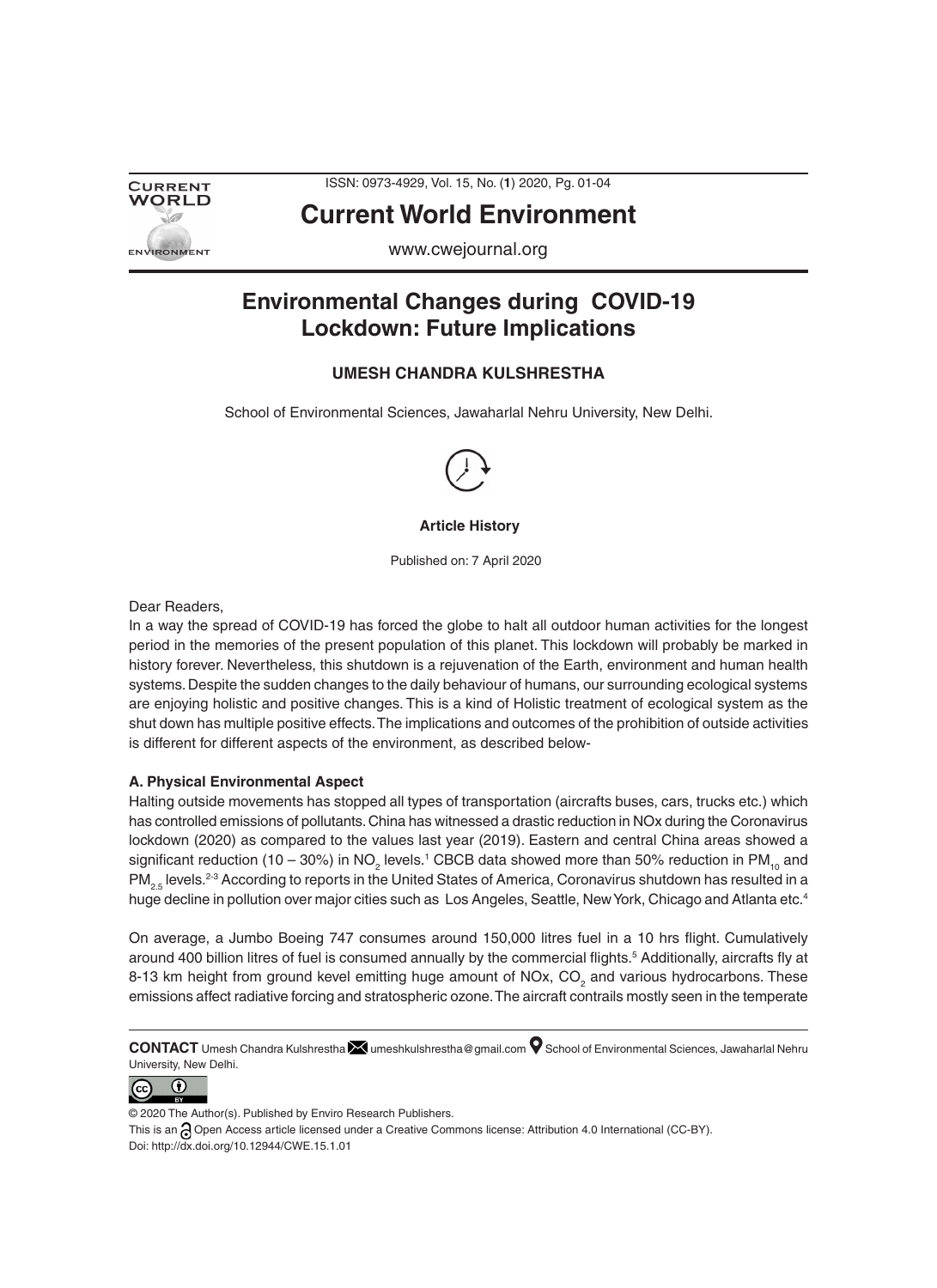regions cause warming of the Earth's atmosphere.<sup>6</sup> Similarly, a large amount of pollutants from road transport emissions as well as fuel and operational emissions from the industrial sector are controlled due to complete shutdown.

This will be a healing dose for climate change, ozone depletion, human health, brown haze etc.

#### **B. Social Environmental Aspect**

The followings are the major social change observations during the COVID-19 lockdown-

#### *Family Health*

Being forced stay home has brought the family members together. They are forced to talk, eat and play together every day, which was not possible for some families due to work and various responsibilities when one was scheduled to go early and come back during odd hours when children were sleeping. It was heard sometimes that some of the children could meet their fathers weekly or fortnightly due to father's over business. Hence, the lockdown is good for family health.

## *E-Education*

The lockdown in the middle of the semester has interrupted the regular educational session. Primary and secondary school students are most affected because most of them are cut off from the academic interactions with their teachers. However, higher education students are able to engage with their teachers and professors. Several universities have asked their faculty to keep giving online classes and supplying reading material through emails. In a nutshell, for more mature students, the traditional class room education is turned into e-class room education system. I foresee it as a global turning point for adopting this new `e-Education`system and `Work from Home' cultures which are being endorsed by institutions and individuals.

The e-education will have impact on research and it's procedures. During e-education, one cannot accumulate practical experience of real laboratory work like handling of apparatus and instruments etc. Hence, the degree holder of science by e-education will be useful only for teaching, online demonstrations, model creation, online material designing and modeling etc. Most colleges and universities will be deprived of good students and funds, which may result in abandoned physical campuses. My analysis is that the number of excellent research centers will be reduced, leading to reduced quality and quantity of formal research. However, the publications of traditional researchers will be less effective than the ideas given by a layman through online YouTube videos and Tik Tok platforms. Funding patterns for research as well as the priorities for future research areas will be changed.

#### *Work From Home (WFH)*

A holistic approach of engagements: As I mentioned above, the lock down has forced us to work from home. This is a big change for future social engineering. This is going to be more and more acceptable and popular in all segments of the society. WFH has several advantages over traditional work culture.<sup>7</sup>

WFH is kind of holistic approach of life. It has the following advantages-

- When you are at home every time, you take complete sleep, a basic need for good health and peaceful working. It is believed that a good sleep enhances immunity.<sup>8-9</sup>
- You save time of travel to office to and fro, that gives you extra hours of working which means more efficiency and productivity. Secondly, you save fuel and help in controlling air pollution. Thirdly, there is no stress of travelling which means more efficiency.
- WFH allows you to take good care of children and old aged parents. However, the WFH has some side effects such as partial adherence with schedule, delivery excuses, local disturbance (indoor and outdoor), boredom, lack of self-hygiene, domestic violence etc.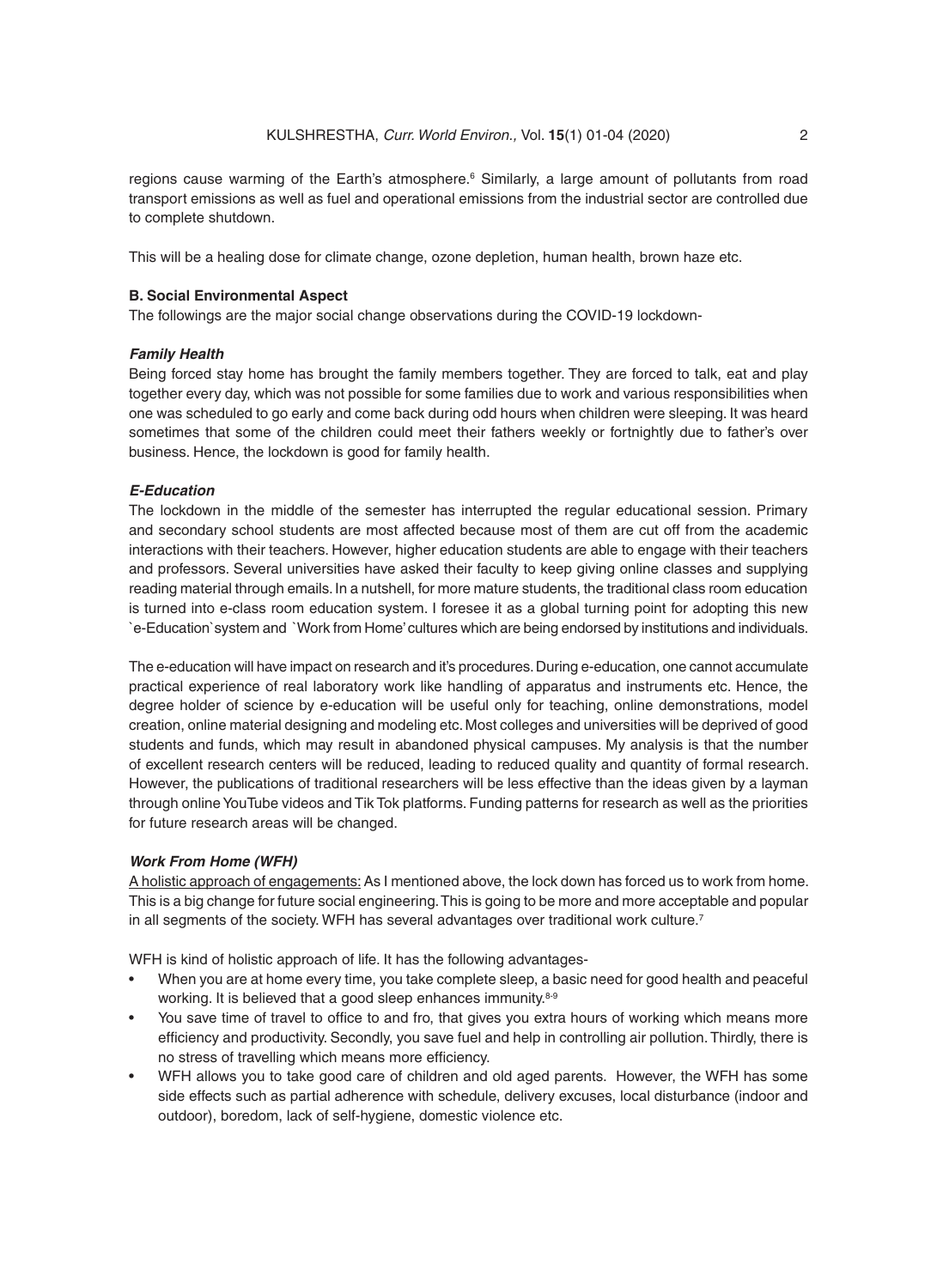### *Social Engineering*

The fear of COVID-19 spread is forcing for physical distancing as people are self-quarantined. This is developing new habits of survival and new approach of interaction with nears and dears. It is also forcing us to modify the life style. The social distancing is really creating gaps between friends and relatives. However, the mobile phones and internet are keeping people close to each other. Slowly, people are adapting to stay home and develop new habits to keep themselve engaged in professional work vis-a-vis domestic work. Many are experiencing behavioural changes towards spouse and children. Survilence is also being during the lockdown which will reveal the conversations and contacts of individuals. This may have future repurcations for the govenments. The outcome of this social engineering is unpredictable.

## *Sustainability and Rejuvenation of Earth System*

The lockdown is a highly sustainable approach. Now, the flights are grounded resulting in reduction of noise and injection of tropospheric and stratospheric pollutants. Ozone layer is also reported to be healing.<sup>10</sup> The road transport and factories are also closed and hence, the emissions of air pollutants are reduced. After the lockdown, a variety of birds are seen in the localities. Due to lock down, the resources are being consumed in a limited manner. People have realized that their survival needs are very less but for status in the society they were wasting the resources. I would say that the lockdown is teaching us the practical lessons how to achieve the Sustainable Development Goals (SDGs).<sup>11</sup> The global shutdown is allowing the planet to heal and rejuvenate itself against the torture of Homo sapiens of twentieth century.

### *New Opportunities for Creativity and Talent*

The lockdown has proved that people are highly creative. Their hidden talent is getting opportunity of expression and exhibition. The school and college education kept them too busy to pursue their hobbies. I am witnessing that the people are writing poetry, making cartoons, preparing new dishes in kitchen, developing web sites, singing songs, playing music etc. along with the online classes. I mean that people are able to use the time for their hobbies and education together.

## **C. Spiritual Environmental Aspect**

During the lockdown, staying at home and working from home has forced us to opt all the alternate methods for keeping engaged. One of the best methods is meditation and Yoga that give peace and good health. We are not able to go to parks for physical exercise. Performing yoga, meditation and prayers regularly rejuvenates our body in terms of enhancing our immunity system, concentration of mind and confidence levels.12 Spiritual development is essential for humanity and positive personality development. There are a number of online yoga classes given by the experts, which is proving the utilization of lockdown time fruitfully. I guess a more positive behavior of public after the lockdown. If it happens, that will be a relief to the governments. A peaceful nation can make significant growth due to savings in no-war and no-crime state.

#### **References**

- 1. Coronavirus lockdown reduces China's air pollution NASA images. https://economictimes.indiatimes. com/magazines/panache/coronavirus-lockdown-reduceschinas-air-pollution-nasa-images-showdrop-in-airborne-no2levels/articleshow/74440991.cms?from=mdr). The Economic Times. Retrived on April 5, 2020.
- 2. CPCB.2020. https://app.cpcbccr.com/AQI\_India/. Retrived on April 5, 2020.
- 3. Singh and Kulshrestha. 2020. Changes in Air Quality Index (AQI) of PM<sub>2.5</sub>, NO<sub>2</sub> and O<sub>3</sub> in Delhi City during Lockdown Period due to Pandemic COVID-19. (Communicated).
- 4. Plumer B. and Popovich N. 2020.Traffic and Pollution Plummet as U.S. Cities Shut Down for Coronavirus. https://www.nytimes.com/interactive/2020/03/22/climate/coronavirus-usa-traffic.html. Retrived on April 5, 2020.
- 5. Statica.com. 2020. https://www.statista.com/statistics/655057/fuel-consumption-of-airlinesworldwide/.